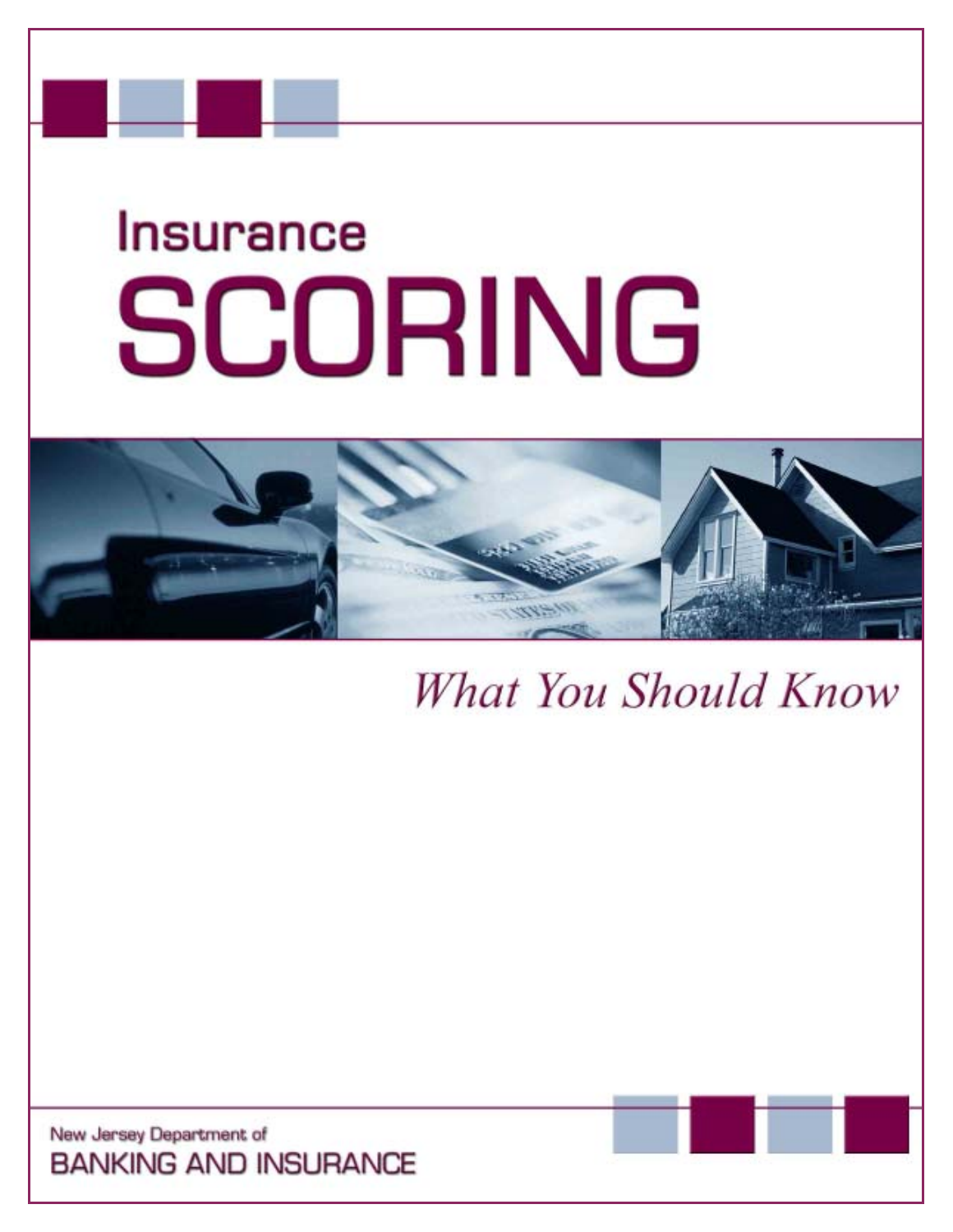# What is Insurance Scoring?

Insurance scoring is one of many factors used to evaluate risks and assign rates. It is based upon years of experience nationwide that demonstrate that there is a direct statistical relationship between how you manage your finances and your auto insurance risk. This score is based on information contained in consumer credit reports. The score is then used with motor vehicle records, loss reports and application information to determine your insurance risk at a particular point in time.

#### How much do you know about your credit history?

**Your credit history may be considered when you:**

**Apply for home or auto loans**

**Get a cell phone**

**Apply for a credit card**

**Establish cable or utility service**

**Rent an apartment or house**

#### **Apply for a job**

Credit information is used in virtually every aspect of American financial life. Consumer credit is considered when applying for loans to buy homes and automobiles. Credit checks are required to get utility service, telephones and cable television. Few landlords will rent apartments or houses without ordering a credit report. Credit may also affect employers' hiring and promoting decisions.

### Why do insurance companies use credit-based scores?

Insurance scores are one among many predictors used to determine a consumer's likelihood to file claims, according to insurance organizations and independent studies. Some insurance companies use the scores to more accurately price their policies based upon the likelihood of future claims. An insurance score is one of many factors in the auto insurance underwriting process that is already standard practice in more than 40 states.

#### How is your insurance score calculated?

An insurance score is a snapshot of your credit at a point in time. Your credit report is put through a scoring model that assigns weights to various factors to determine a three-digit number (or insurance score) ranging from 100 to 999. While models vary, a higher score usually indicates that an individual is a member of a group that is historically less likely to have future insurance claims. A lower score generally indicates that an individual is a member of a group that is more likely to have future claims. As with all classification systems, individual loss experience may vary from that of the group as a whole. For instance, while not every 17-year-old will get into an accident, that age group as a whole is more likely to get into an accident.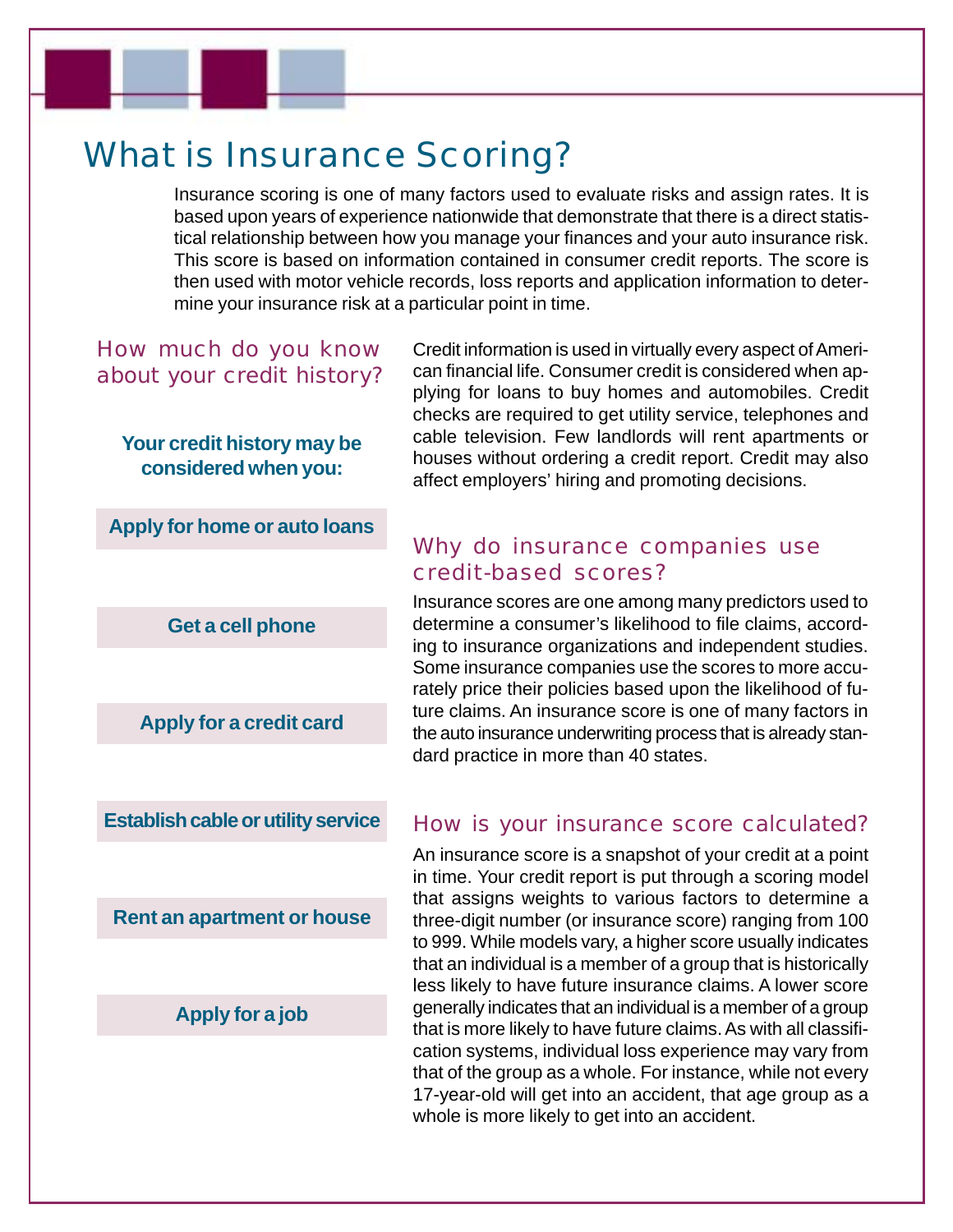## How Does DOBI Protect the Consumer?

The introduction of insurance scoring is yet another step in providing consumers with choices in companies, products and price. Consumer safeguards crafted by DOBI are designed to protect the interest of New Jersey auto insurance policyholders, and encourage competition.

Auto insurance companies that use insurance scoring must notify policyholders of the practice, the factors that affect the scoring, and whether an "adverse event" is being considered.

*Other protections prevent auto insurance companies from using insurance scoring as the only factor in determining rates.* DOBI also requires auto insurance companies to submit their scoring model to the Department and to fully disclose the factors used in establishing the model as well as its statistical justification. New Jersey auto insurance scoring models cannot consider race, ethnicity, sex, age, religion, income, address, unpaid medical bills, and the number of inquiries made within 30 days for home and auto loans.

DOBI protections also: **1)** prohibit auto insurance companies from using insurance scoring for consumers covered by the Dollar-a-Day or Basic Policy programs; **2)** prevent auto insurance companies from putting a consumer without a credit history in a below-standard tier without actuarial justification; and **3)** requires auto insurance companies to protect policyholders who have been with the company for seven years and had no claims or violations.

DOBI's guidelines also require auto insurance companies to provide exceptions for consumers whose credit information has been directly influenced by extraordinary life events, such as catastrophic illness or injury; death of a spouse, child or parent; temporary loss of employment; divorce; or identity theft. In such cases, auto insurance companies may consider only credit information that is not affected by the event or shall assign a neutral insurance score.

**DOBI guidelines require auto insurance companies to provide exceptions for consumers whose credit information has been directly influenced by extraordinary life events, such as:**

**Catastrophic illness or injury**

**Death of a spouse, child or parent**

**Temporary loss of employment**

**Divorce**

**Identity theft**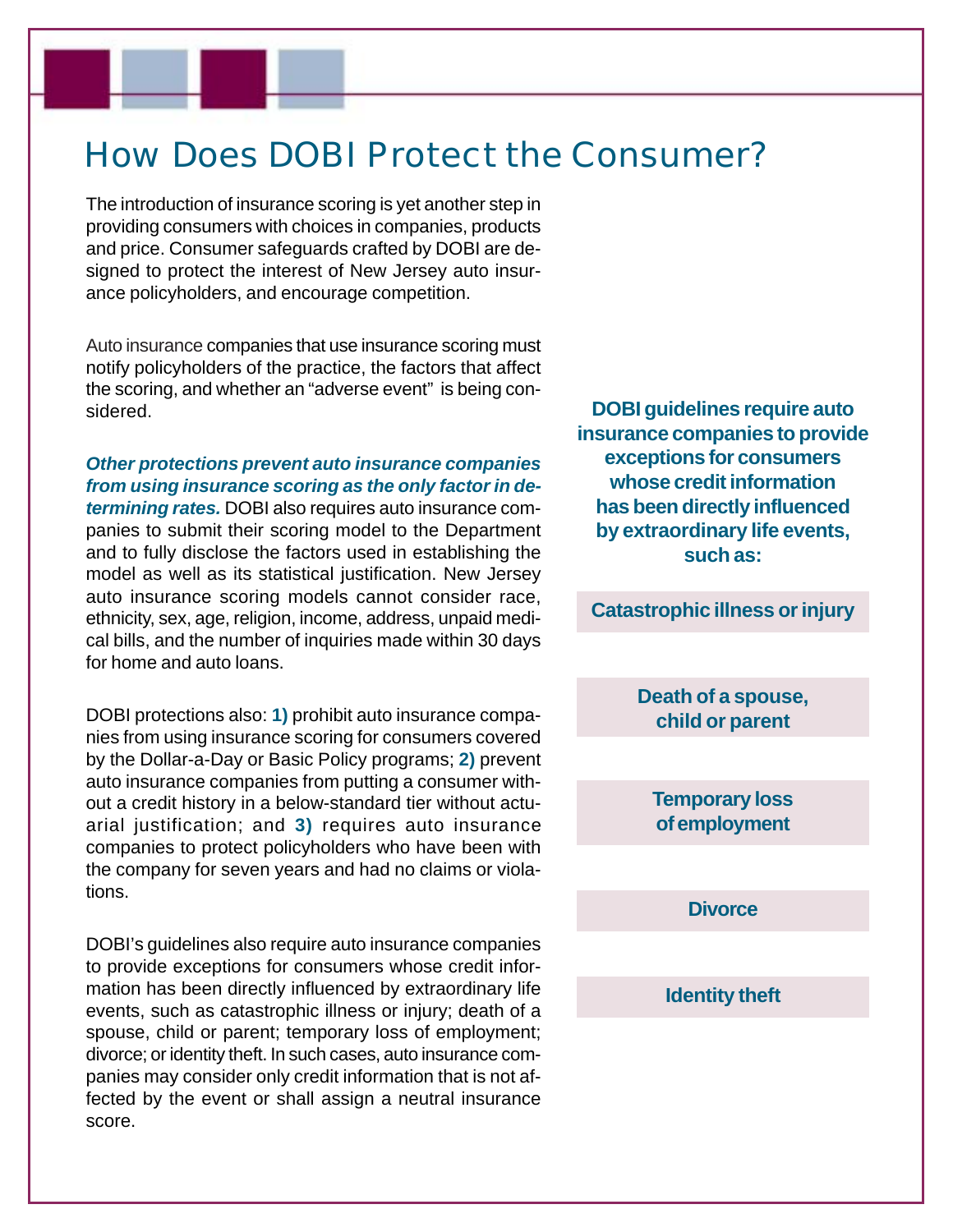## FYI: Insurance Scoring Basics

#### What information cannot be used in insurance scoring?

The following information cannot be used in any insurance scoring models:

■ Race ■ Ethnicity ■ Sex ■ Age ■ Religion ■ Income ■ Address

#### What factors can affect your insurance score?

There are a number of factors that determine insurance scores. Following is a list of common factors: bankruptcy, collections, foreclosures, liens, etc.; number and frequency of late payments; length of credit history; number of credit inquiries (such as applying for a mortgage loan or credit card); number and extent of open credit lines; type of credit in use; outstanding debt.

#### If a husband and wife have different scores, which one is utilized?

Individual companies address this issue differently, but DOBI has found that, in many states, companies usually use the score of the person applying for the policy.

## What about those who shop around for the best auto insurance rates? Will those insurance company inquiries create multiple "hits?"

No. These inquiries are reflected on the credit report but are not used in developing an insurance score.

#### What about those individuals for whom a score cannot be calculated?

New Jersey's plan prohibits auto insurance companies from considering a lack of credit history unless it provides actuarial justification. The plan also does not allow auto insurance companies to use a lack of credit history as the sole reason to put a policyholder in a below-standard tier.

#### Can unpaid medical bills affect my insurance score?

No. In New Jersey, insurance scoring models cannot consider unpaid medical bills.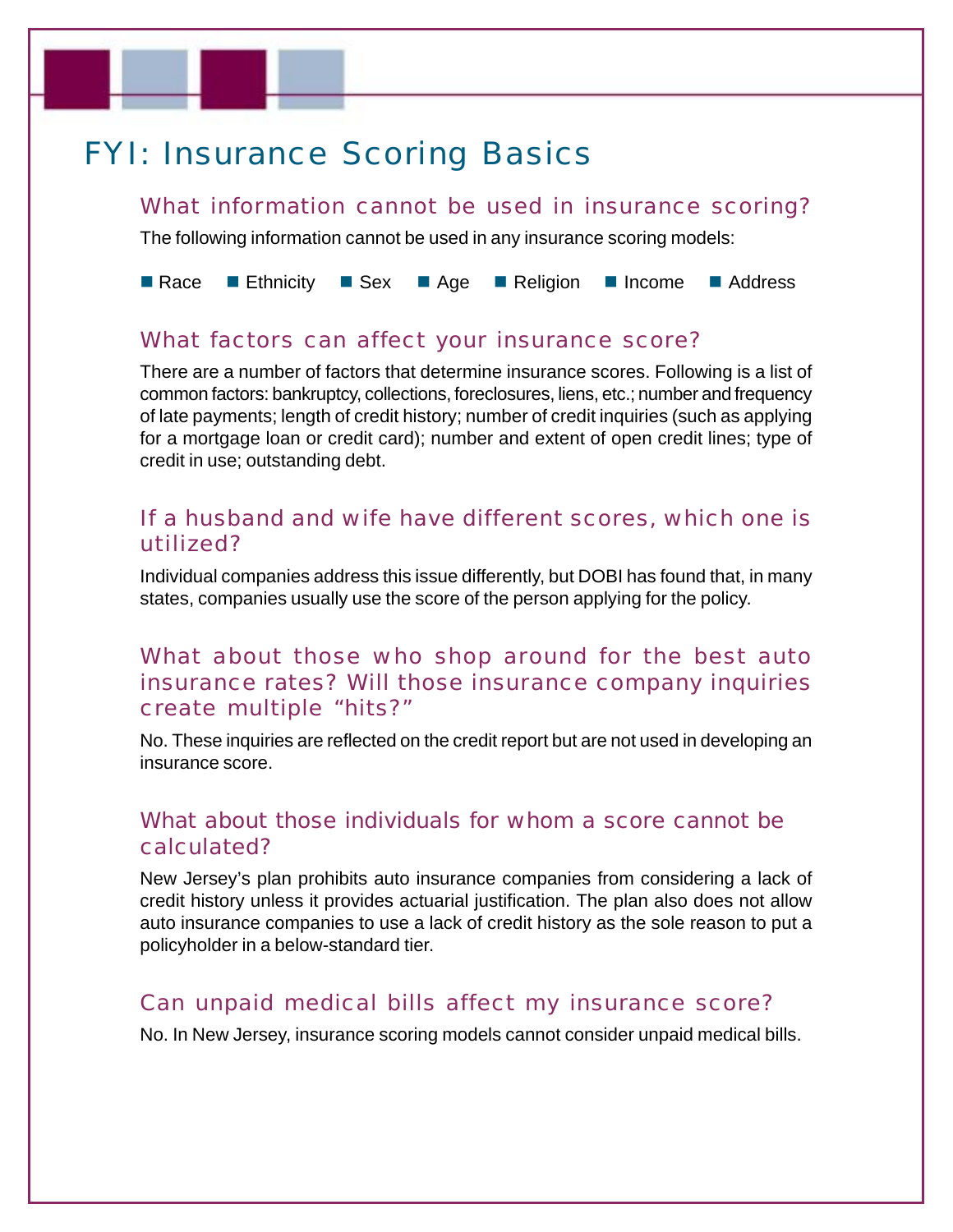## How to Protect or Improve Your Credit History

#### What can consumers do to improve their insurance score?

- **Pay bills on time. Delinguent payments and collections can have a major negative impact on** an insurance score.
- Keep balances low on unsecured revolving debt, such as credit cards. High outstanding debt can affect an insurance score.
- Apply for and open new credit accounts only as needed. Maintain the necessary minimum number of credit cards, as well as other credit accounts.
- Annually request a copy of your credit report. Review for accuracy and correct all errors in writing. Over time, responsible use of credit can increase a customer's insurance score.

#### Know your credit history

There is a good chance your current or prospective insurance company will consider financial stability as part of its underwriting process. Insurance scores are based on information from consumer credit reports that insurers or statistical modelers get from the three major credit agencies: Equifax, Experian (formerly known as TRW) and TransUnion. Therefore, it is a good idea to review your credit history to make sure it is accurate. Request a copy of your credit history from

> Equifax at **[http://www.credit.equifax.com/](http://www.credit.equifax.com)**, Experian at **[http://www.experian.com/](http://www.experian.com/freestate)**, and Trans Union at **[http://www.transunion.com/](http://www.transunion.com)**,

as all three will have credit files on you. You can also contact the Federal Trade Commission for consumer brochures on credit at **http:// [www.ftc.gov/](http://www.ftc.gov)**.

The Fair Credit Reporting Act requires an insurance company to tell you if they have taken an "adverse action" against you, in whole or in part, because of your credit report information. If your company tells you that you have been adversely affected, they must also tell you the name of the national credit agency that supplied the information so that you can get a free copy of your credit report and correct any errors.

### You are entitled to a free credit report

New Jersey law entitles consumers to a free credit report each year from each of the credit agencies.

To get your report, call:

**Equifax 800-685-1111**

**Experian 888-397-3742**

**TransUnion 800-888-4213** or **800-916-8800**

### Take charge of your credit history

If your auto insurance company is using your insurance score to calculate your rates, you can take steps to improve your premiums.

- Get a copy of your credit report and correct any errors. Notify your insurance agent and company of any errors and advise them once the errors are corrected.
- **If Improve your credit history if you've had past credit problems. If your credit score is causing** you to pay higher premiums, ask your auto insurer if they will re-evaluate you when your credit improves.